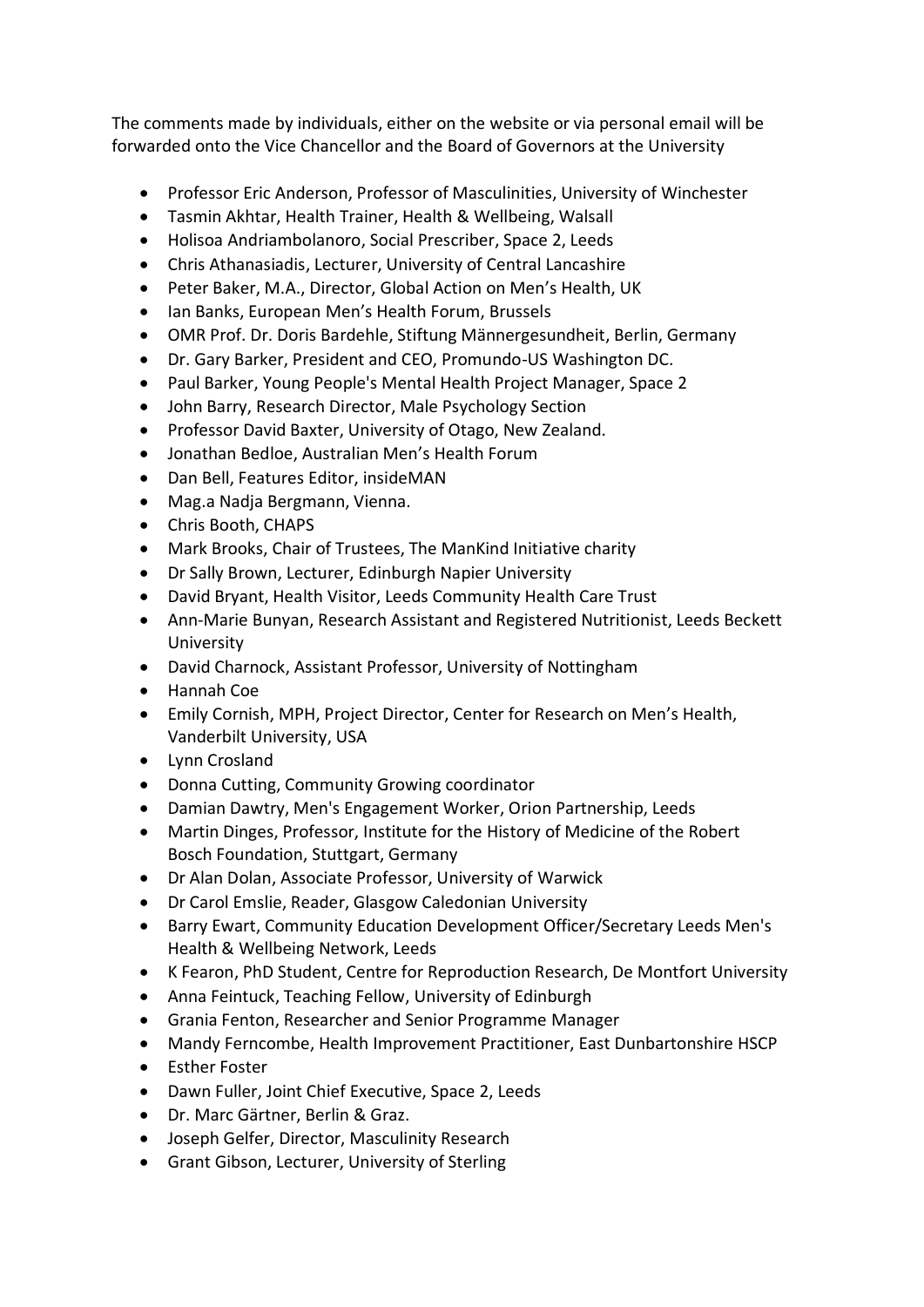- Helen Gibson
- Paul Gillen, Health Promotion Officer, Galway, Ireland
- Professor Marek Glezerman, President, The International Society for Gender Medicine, Israel
- Emma Goodway, Space 2, Leeds
- Angela Goodyear, Health Programmes Manager, Feel Good Factor
- Gayle Graham, Community Development Worker, Health for All (Leeds)
- Dr Derek Griffith, Center for Research on Men's Health, Vanderbilt University, USA
- Professor emeritus Jeff Hearn, Ph.D., Helsinki.
- Hedda Hakvåg, Senior advisor, Reform- Resource Centre for Men
- Dr Joel Heidelbaugh, University Michigan, USA
- Professor Dr. Philos. Øystein Gullvåg Holter, Oslo.
- Hiesha Harvey, Development Worker, Leeds
- Alexander Haydn, Männerberatung Vienna, Austria
- Michael Holzer
- Robert Houlgate, HIV support service manager, BHA Leeds Skyline
- Prof. Dr. Stephan Höyng, Professor for Boys and Mens Work, Katholische Hochschule für Sozialwesen Berlin
- Dr. Majda Hrzeniak, Ljubljana.
- Professor Kate Hunt, Associate Director, MRC/CSO Social and Public Health Sciences Unit, Glasgow University
- Kath Ingram, Health Improvement Project Lead, Livewell Southwest
- Mike Jestico, PhD research student in men's health and wellbeing, University of Leeds
- Dr Michael Kimmel, New York.
- Dr Ineke Klinge, Chair H2020 Advisory Group on Gender
- Karina Kinsella, Research Assistant, Leeds Beckett University
- Prof. em. Ilse Lenz, Ruhr-University Bochum, Frankfurt University, Germany
- Professor Maria Lohan, Queens University Belfast
- Jacqui Lovell, Community Psychologist, Leeds Beckett University
- Professor John Macdonald, Australian Men's Health, Western Sydney University
- Peggy Maguire, Director General, European Institute Women's Health, Ireland
- Dr Wolfgang Markham, Associate Professor, Warwick Medical School, University of Warwick
- Bidovec Marialla
- Dr Andrew Marsh, Associate Professor, University of Warwick
- Mike Matthews, Founder, The Inspiring Men Project
- Dr Matthew Maycock, Falkirk Scotland
- Kevin McEleny, Consultant Urologist, Newcastle Fertility Centre
- John McLuskey, Associate Professor, The University of Nottingham
- Solome Mealin,
- Greg Millan, Men's Health Consultant, Australia,
- Gillian Mooney, Doctoral researcher, School of sociology and social policy university of Leeds
- Dr. Paco Abril Morales, Girona.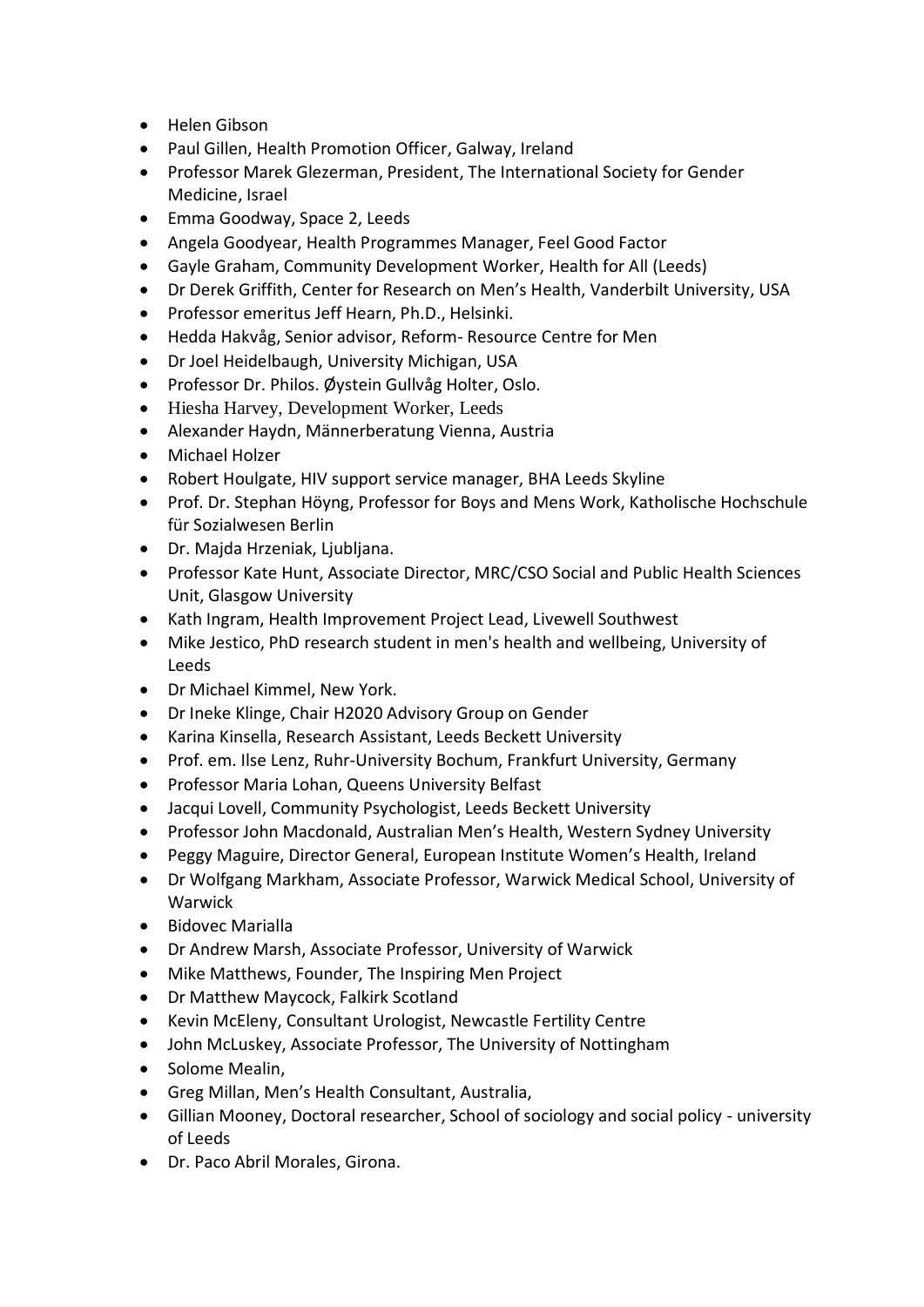- Errol Murray, Founder, Leeds Dads, Leeds
- Heather Nelson JP Chief Executive Officer, Black Health Initiative (BHI), Leeds
- Professor Chirk Jenn Ng, University of Malay, Malaysia
- Ole Bredesen Nordfjell, Senior advisor, Department/Organisation: Reform Resource Centre for Men, Norway
- Amanda Janet Norman, Programme Assistant, Brain Injury HTC, Cambridge University
- Dr Rosaleen O'Brien, Glasgow Caledonian University
- Shane O'Donnell, Postgraduate Research Student, National Centre for men's Health, I.T. Carlow, Ireland
- John O'Dwyer, Manager, Caring Together in Woodhouse and Little London
- Alan O'Neill CEO MDN The Men's Development Network
- Michele Presacane, Physical Activity Specialist, NHS England and Aberystwyth University
- Rebecca Price, Practice Development Lead, CHCP Hull
- Dr. Ralf Puchert, Berlin.
- Dr. Mahesh Puri, Kathmandu, Nepal
- Kate Reed, Family Support Worker, Family Intervention Service, Health for all.
- Prof. Dr. med. Dr. h.c. Vera Regitz-Zagrosek, Director, Institute of Gender in Medicine (GiM), Berlin
- Susan Rooke, Leeds Beckett University
- Sarah Rushforth, Research Assistant, Leeds Beckett University
- Sandy Ruxton,
- Dr. Christian Scambor, Graz.
- Mag.a Elli Scambor, Graz.
- Mag.a Birgit Schoergi
- Klaus Schwerma, Berlin
- Professor emeritus Victor Jeleniewski Seidler, Ph.D., London
- Dr Ridwan Shabsigh, MD, FACS, President, International Society of Men's Health, New York, USA
- Tim Shand, Deputy Director, Passages Project, Georgetown University, USA
- Thom Shaw, Researcher, Leeds Beckett University
- Louise Sherratt,
- Gillian Shorter, Research Fellow, Teesside University
- Terry Simpson, Retired Mental Health Advocate
- PhDr. Iva Šmídová, Ph.D, Brno.
- Dr Kris Southby, Research Officer, Leeds Beckett University
- Chin Hai Teo, University of Malay, Malaysia
- Thomas Thurnell-Read, Lecturer in Sociology, Loughborough University
- Martin Tod, CEO, Men's Health Forum, London
- Emma Tregidden, Creative Director, Space2, Leeds
- Dr Joanne Trigwell, Research Fellow, Leeds Beckett University
- Jörg Turba, DSA, Männerberatung Caritas NÖ Austria
- Paul Villanti, Executive Director Programs, Movember Foundation, Australia
- Grant Westthorp, CEO, Men's Resource Centre, Australia